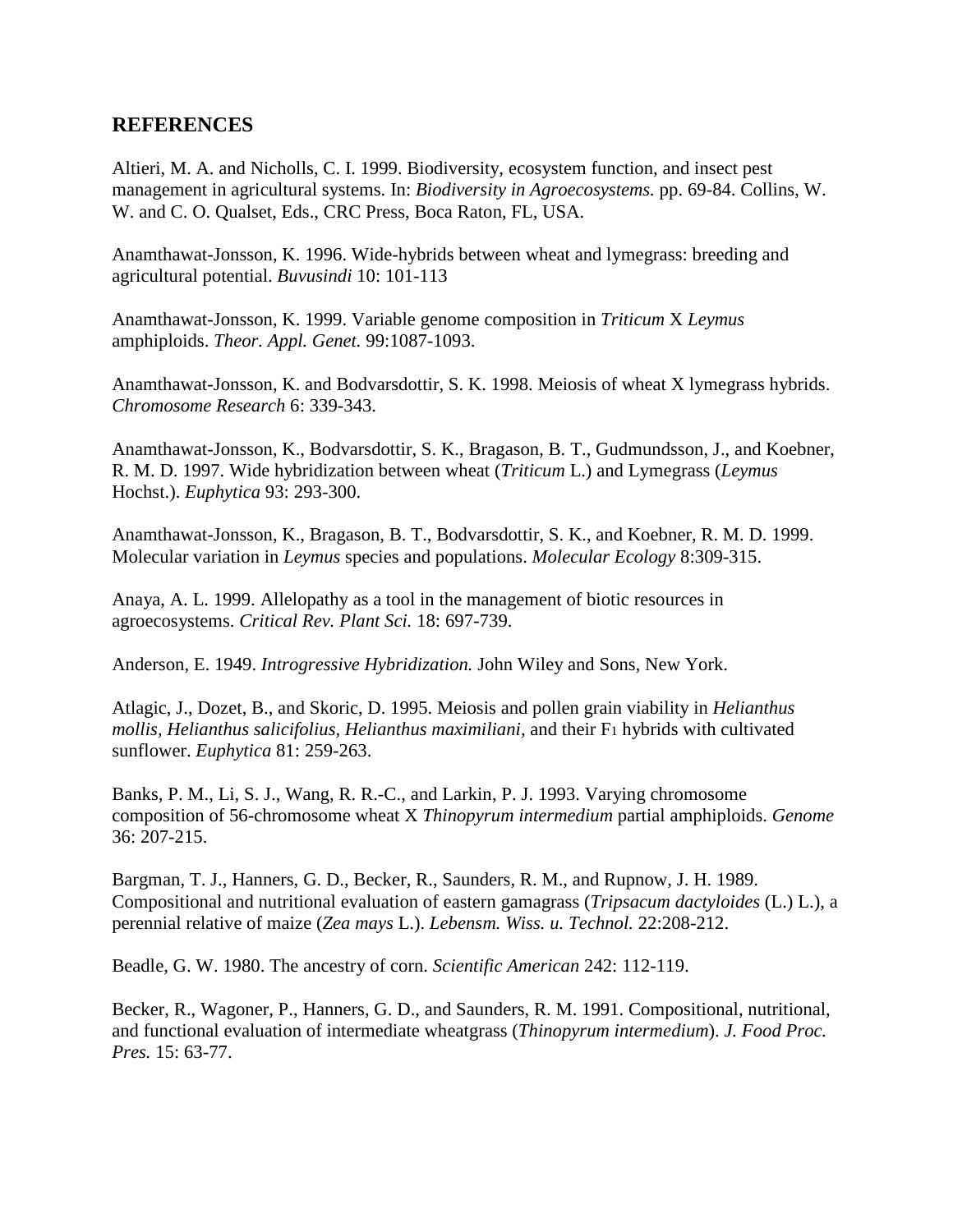Bennett, J., Ladha, J. K., Schmit, V., and Sheehy, J. 1998. New frontier projects: beyond the pipeline. In *Sustainability of Rice in the Global Food System.* pp. 225-243. Dowling, N. G., Greenfield, S. M., and Fischer, K. S., Eds., Pacific Basin Study Center and International Rice Research Institute, Los Banos, Philippines.

Blum, A. 1985. Photosynthesis and transpiration in leaves and ears of wheat and barley varieties. *J. Exptl. Bot.* 36: 432-440.

Bremer, G. and Bremer-Reinders, D. E. 1954. Breeding of tetraploid rye in the Netherlands. I. Methods and cytological investigations. *Euphytica* 3:49-63.

Bockus, W. W. and Shroyer, J. P. 1998. The impact of reduced tillage on soilborne plant pathogens. *Ann. Rev. Phytopathol.* 36: 485-500.

Bodanese-Zanettini, M.H., M.S. Lauxen, S.N.C. Richter, S. Cavalli-Molina, C.E. Lange, P.J. Wang, and C.Y. Hu. 1996. Wide hybridization between Brazilian soybean cultivars and wild perennial relatives. *Theor. Appl. Genet.* 93:703-709.

Bodrov, M. S. 1960. Hybridization between wheat and *Elymus.* In: *Wide Hybridization in Plants.* pp.238-241. Tsitsin, N. V., Ed., Israel Program for Scientific Translations, Jerusalem.

Brim, C. A. and Burton, J. W. 1978. Recurrent selection in soybeans. II Selection for increased percent protein in seeds. *Crop Sci.* 78: 35-38.

Browning, J. A. 1974. Relevance of knowledge about natural ecosystems to development of pest management programs for agroecosystems. *Proc. Am. Phytopath. Soc.* 1: 191-199.

Burton, J. W. and Brim, C. A. 1981. Recurrent selection in soybeans. III Selection for increased percent oil in seeds. *Crop Sci.* 81: 31-34.

Cai, H. W., and Morishima, H. 2000. Genomic regions affecting seed shattering and seed dormancy in rice. *Theor. Appl. Genet.* 100: 840-846.

Cai, X., Jones, S. S., and Murray, T. D. 1998. Molecular cytogenetic characterization of *Thinopyrum* and wheat-*Thinopyrum* translocations in a wheat-*Thinopyrum* amphiploid. *Chromosome Research* 6: 183-189.

Cai, X., Jones, S. S., and Murray, T. D. 2001. Molecular cytogenetic characterization of *Thinopyrum* genomes conferring perennial growth habit in wheat-*Thinopyrum* amphiploids. *Plant Breeding* 120: 21-26.

Casady, A. J. and Anderson, K. L. 1952. Hybridization, cytological, and inheritance studies of a sorghum cross  $\Box$  autotetraploid sudangrass X (johnsongrass X 4n sudangrass. *Agron. J.* 43:189-194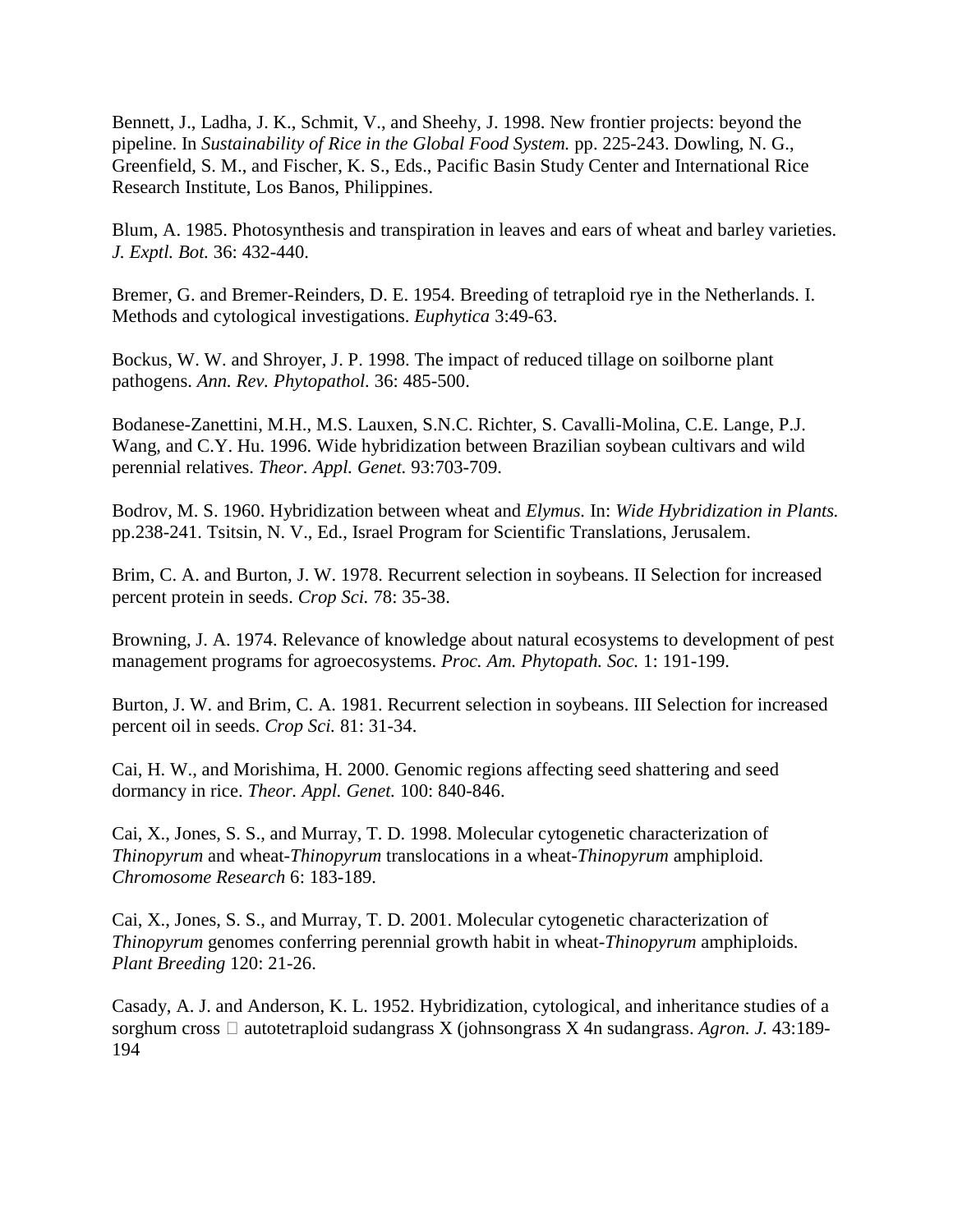Cauderon, Y. 1979. Use of *Agropyron* species for wheat improvement. In: *Proceedings of a Conference on Broadening the Genetic Base of Crops*. pp. 175-186. Zeven, A. C. and van Harten, A. M., Eds., Pudoc, Wageningen, Netherlands.

Chandler, J. M. and Beard, B. H. 1983. Embryo culture of *Helianthus* hybrids. *Crop Sci.* 23: 1004-1007.

Comeau, A., Fedak, G., St.-Pierre, C.-A., and Theriault, C. 1985. Intergeneric hybrids between *Triticum aestivum* and species of *Agropyron* and *Elymus. Cereal Res. Commun.* 13: 149-153.

Cox, T. S. 1998. Deepening the wheat gene pool. *J. Crop Prod.* 1: 1-25.

Cox, T. S. and Hatchett, J. H. 1986. Genetic model for wheat/hessian fly (Diptera:Cecidomyiidae) interaction: Strategies for deployment of resistance genes in wheat cultivars. *Environ. Entomol.* 15:24-31.

Cox, T. S. , Shogren, M. D., Sears, R. G., Martin, T. J., and Bolte, L. C. 1989. Genetic improvement in milling and baking quality of hard red winter wheat cultivars, 1919 to 1988. *Crop Sci.* 29:626-631.

Cox, T. S. and Wood, D. 1999. The nature and role of crop biodiversity. In: *Agrobiodiversity: Characterization, Utilization, and Management.* pp. 35-57. Wood, D. and Lenne, J. M., Eds., CABI Publishing, Wallingford, Oxon, UK.

Crosson, P. 1981. *Conservation Tillage and Conventional Tillage: A Comparative Assessment.* Soil Conservation Society of America, Ankeny, Iowa, USA.

Derzhavin, A. I. 1960a. The theory and practice of producing perennial rye varieties. In: *Wide Hybridization in Plants.* pp. 143-152. Tsitsin, N. V., Ed., Israel Program for Scientific Translations, Jerusalem.

Derzhavin, A. I. 1960b. Hybridization between wheat, perennial rye, and *Agropyron.* In: *Wide Hybridization in Plants.* pp. 153-156. Tsitsin, N. V., Ed., Israel Program for Scientific Translations, Jerusalem.

Devos, K. M., Atkinson, M. D., Chinoy, C. N., Francis, H. A., Harcourt, R. L., Koebner, R. M. D., Liu, C. J., Masojc, P., Xie, D. X., and Gale, M. D. 1993. Chromosomal rearrangements in the rye genome relative to that of wheat. *Theor. Appl. Genet.* 85: 673-680.

Dewald, C. L. and Dayton, R. S. 1985. Registration of gynomonoecious germplasm (GSF-I and GSF-II) of eastern gamagrass. *Crop Sci.* 25: 715.

Dewald, C. L. and B. Kindiger, 1998. Cytological and molecular evaluation of *Tripsacum andersonii* and a female fertile derivative (Poaceae). *Am. J. Bot.* 8:1237-1242.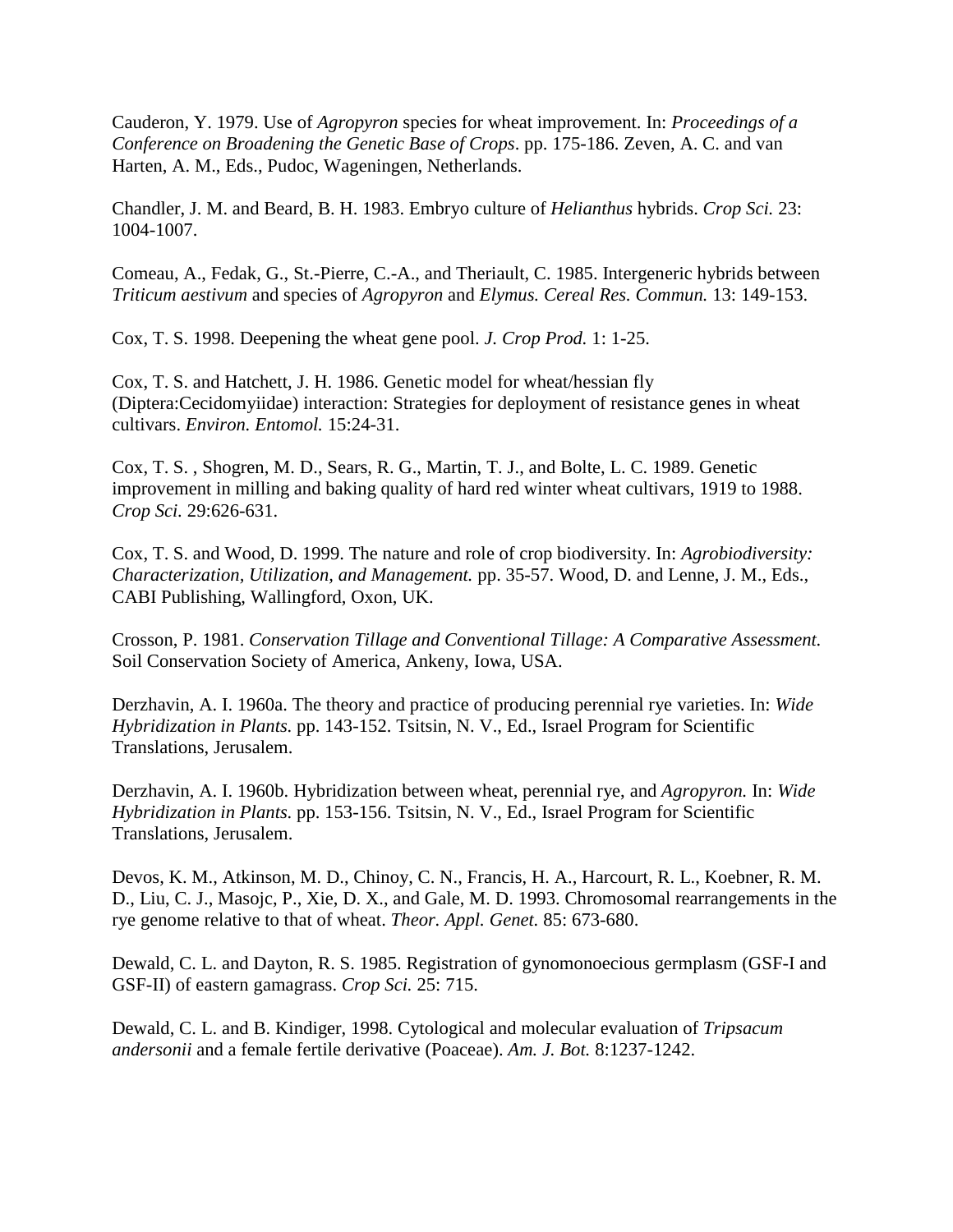deWet, J. M. J., Fletcher, G. B., Hilu, K. W., and Harlan, J. R. 1983. Origin of *Tripsacum andersonii* (Gramineae). *Am. J. Bot.* 70: 706-711.

deWet, J. M. J., J. R. Harlan, L. M. Engle, and C. A. Grant. 1973. Breeding behavior of maize-*Tripsacum* hybrids. *Crop Sci.* 13:254-256.

Dewey, D. R. 1984. The genomic system of classification as a guide to intergeneric hybridization with the perennial Triticeae. In: *Gene Manipulation in Plant Improvement.* pp. 209-279. Gustafson, P. J., Ed., Plenum Press, New York.

Dierks, W. and Reimann-Philipp, R. 1966. Die Zuchtung eines perennierenden Roggens als Moglichkeit zur Verbesserung der Roggenzuchmethodik und zer Schaffung eines mehrfach nutzbaren Grunfutter- und Kornerroggens. *Z. Pflanzenzuchtg.* 56:343-368.

Doebley, J. and Stec, A. 1993. Inheritance of the morphological differences between maize and teosinte: comparison of results for two F2 populations. *Genetics* 134: 559-570.

Dujardin, M. and Hanna, W. W. 1990. Cytogenetics and reproductive behavior of 48 chromosome pearl millet X *Pennisetum squamulatum* derivatives. *Crop Sci.* 30: 1015-1016.

Dvorak, J. 1976. The cytogenetic structure of a 56-chromosome derivative from a cross between *Triticum aestivum* and *Agropyron elongatum* (2n=70). *Can. J. Genet. Cytol.* 18:271-279.

Espinasse, A., Volin, J., Dybing, C.D., and Lay, C. 1991. Embryo rescue through in ovulo culture in *Helianthus. Crop Sci.* 31: 102-108.

Espinasse, A., Foueillassar, J., and Kimber, G. 1995. Cytogenetical analysis of hybrids between sunflower and four wild relatives. *Euphytica* 82: 65-72.

Eubanks, M. 1995. A cross between two maize relatives: *Tripsacum dactyloides* and *Zea diploperennis* (Poaceae). *Econ. Bot.* 49: 172-182.

Eubanks, M. 1997. Molecular analysis of crosses between *Tripsacum dactyloides* and *Zea diploperennis* (Poaceae). *Theor. Appl. Genet.* 94: 707-712.

Evans, L. T. 1978. The influence of irradiance before and after anthesis on grain yield and its components in microcrops of wheat grown in a constant daylength and temperature regime. *Field Crops Res.* 1: 5-19.

Evans, L. T. 1998. *Feeding the Ten Billion.* Cambridge Univ. Press, Cambridge, UK.

Farquharson, L. I. 1957. Hybridization of *Tripsacum* and *Zea. J. Hered.* 48: 295-299.

Fatih, A. M. B. 1983. Analysis of the breeding potential of wheat-*Agropyron* and wheat-*Elymus* derivatives. *Hereditas* 98: 287-295.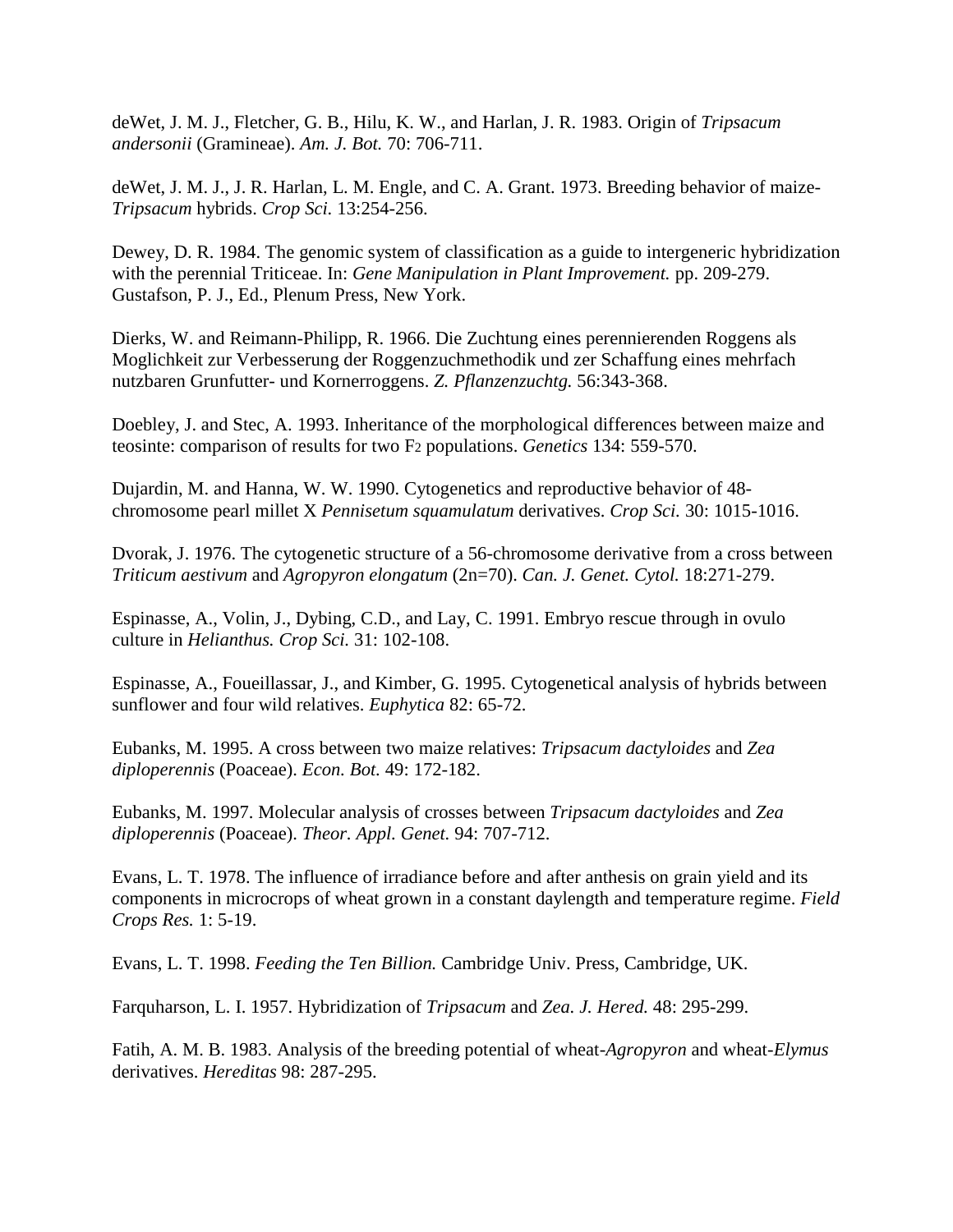Fehr, W. R. 1987. *Principles of Cultivar Development, Volume 1: Theory and Technique.* Macmillan Publishing Co., New York.

Finke, R. L., Harper, J. E., and Hageman, R. H. 1982. Efficiency of nitrogen assimilation by N2 fixing and nitrate-grown soybean plants (*Glycine max* [L.] Merr.). *Plant Physiol.* 70: 1178-1184.

Francis, C. A. 1990. Breeding hybrids and varieties for sustainable systems. In *Sustainable Agriculture in Temperate Zones.* pp. 24-54. Francis, C. A., Flora, C. B., and King, L. D., Eds., John Wiley and Sons, New York.

Freer, M., Donnelly, J. R., Axelson, A., Myers, L. F., Davidson, J. L., and Dymock, J. 1997. Comparison of secale with other perennial grasses under grazing at a cool site in the high rainfall zone of New South Wales. Australian *J. Exptl. Agric.* 37: 19-25.

Gadgil, M. and Solbrig, O. T. 1972. The concept of *r*- and *K*-selection: evidence from wild flowers and some theoretical considerations. *Am. Nat.* 106: 14-31.

Gardner, C. O. 1961. An evaluation of effects of mass selection and seed irradiation with thermal neutrons on yield of corn. *Crop Sci.* 1: 241-245.

Gardner, J. C. 1989. The biology of annual and perennial grasses in the plains. In: *Grass or Grain?: Intermediate Wheatgrass in a Perennial Cropping System for the Northern Plains.* pp. 4-7. Wagoner, P., Gardner, J. C., Schatz, B. G., Sobolik, F., and Watt, D., Eds. North Dakota Expt. Sta. Rsch. Rpt. No. 108, North Dakota State Univ. Press, Fargo, ND and Rodale Institute Research Center, Kutztown, PA.

Garrett, K. A. and Mundt, C. C. 2000. Host diversity can reduce potato late blight severity for focal and general patterns of primary inoculum. *Phytopathology* 90: 1307-1312.

Garrett, K. A. and Mundt, C. C. 1999. Epidemiology in mixed host populations. *Phytopathology* 89: 984-990.

Georgieva-Todorova, J. 1984. Interspecific hybridization in the genus *Helianthus* L. *Z. Pflanzenzuchtg.* 93: 265-279.

Gill, B. S., Morris, K. L. D., and Appels, R. 1988. Assignment of the genomic affinities of chromosomes from polyploid *Elymus* species added to wheat. *Genome* 30:70-82.

Gonzalez, B. and W. W. Hanna. 1984. Morphological and fertility responses in isogenic triploid and hexaploid pearl millet X napiergrass hybrids. *J. Hered.* 75: 317-318.

Gordon-Werner, E. and Dorffling, K. 1988. Morphological and physiological studies concerning the drought tolerance of the *Secale cereale* X *Secale montanum* cross Permontra. *Agron. and Crop Sci.* 160: 277-285.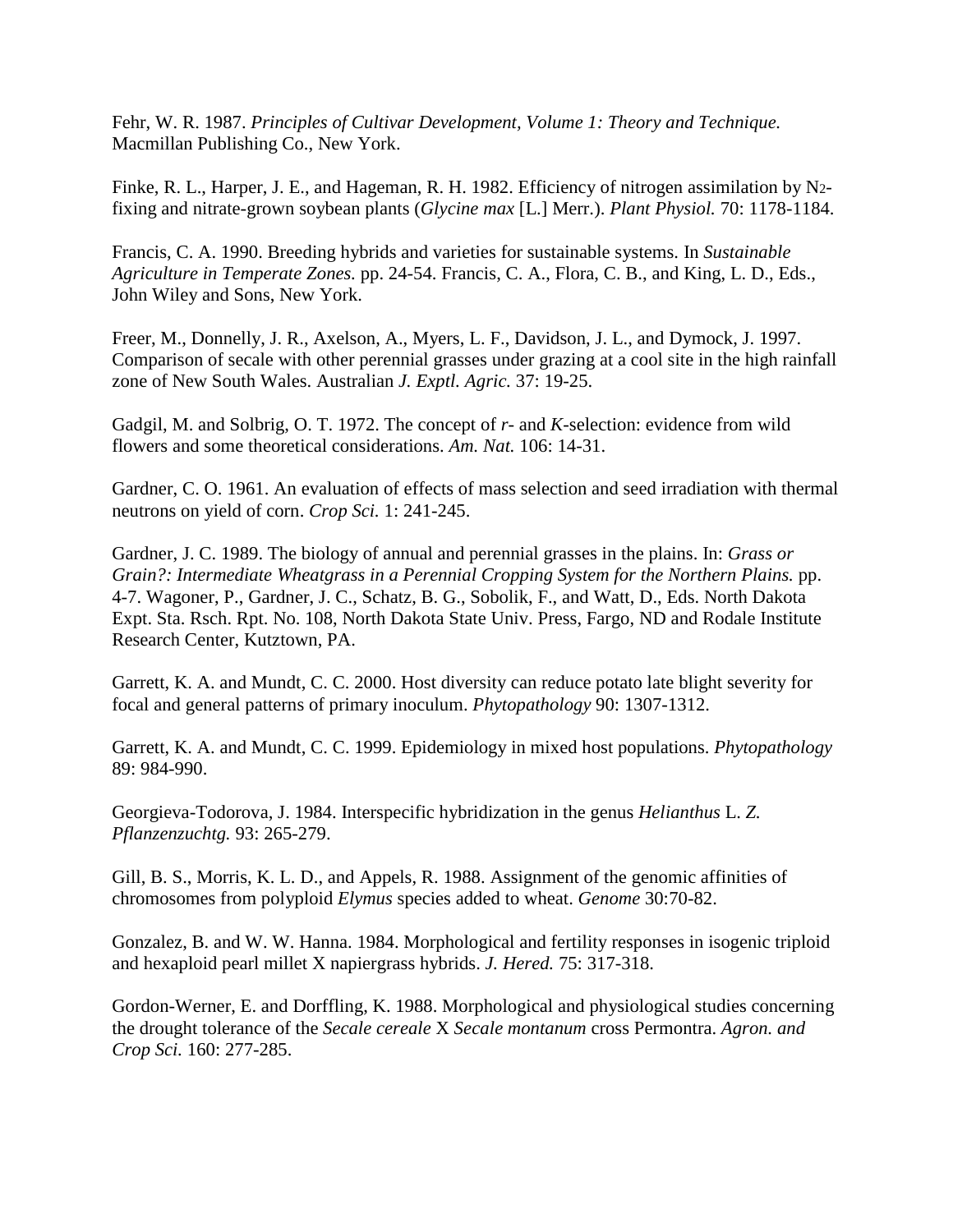Gould, F. 1986. Simulation models for predicting durability of insect-resistant germplasm: Hessian fly (Diptera:Cecidomyiidae)-resistant winter wheat. *Environ. Entomol.* 15:11-23.

Griffin, L. C. and Rowlett, R. M. 1981. A "lost" Viking cereal grain. *J. Ethnobiol.* 1: 200-207.

Guarino, L., Chadja, H., and Mokkadem, A. 1991. Collection of *Avena macrostachya* Bal. ex Coss. et Dur. (Poaceae) germplasm in Algeria. *Econ. Bot.* 45: 460-466.

Gustafson, J. P., Dille, J. E., and Skovmand, B. 1989. Wheat substitution in hexaploid triticale. *Plant Breeding* 102: 109-112.

Hadley, H. H. 1953. Cytological relationships between *Sorghum vulgare* and *Sorghum halapense. Agron. J.* 45: 139-143.

Hadley, H. H. 1958. Chromosome numbers, fertility, and rhizome expression of hybrids between grain sorghum and Johnson grass. *Agron. J.* 50: 278-282.

Hadley, H. H. and Mahan, J. L. 1956. The cytogenetic behavior of the progeny from a backcross (*Sorghum vulgare* X *S. halapense* X *S. vulgare*). *Agron. J.* 48: 102-106.

Hallauer, A. R and Miranda, J. B. 1988. *Quantitative Genetics in Maize Breeding.* Iowa State University Press, Ames, IA, USA.

Hanna, W. W. 1990. Transfer of germ plasm from the secondary to the primary gene pool in *Pennisetum. Theor. Appl. Genet.* 80: 200-204.

Hanna, W. W. and Bashaw, E. C. 1987. Apomixis: its identification and use in plant breeding. *Crop Sci.* 27: 1136-1139.

Harlan, J. R. and J. M. J. de Wet. 1977. Pathways of genetic transfer from *Tripsacum* to *Zea mays. Proc. Nat. Acad. Sci. USA.* 74:3494-97.

Heichel, G. H. 1980. Assessing the fossil energy costs of propagating agricultural crops. In *Handbook of Energy Utilization in Agriculture.* pp. 27-33. Pimentel, D. , Ed., CRC Press, Boca Raton, FL, USA

Heiser, C. B. and Smith, D. M. 1964. Species crosses in *Helianthus:* II. Polyploid species. *Rhodora* 66: 344-358.

He, G. C., Shu, L. H. Zhou, Y. C., Liao, L. J. 1996. Overwintering ability of Dongxiang wild rice in Wuhan district, China. *Int. Rice Res. Notes* 21: 6-7.

Henn, H.-J., Wingender, R., and Schnabel, H. 1998. Regeneration of fertile interspecific hybrids from protoplast fusions between *Helianthus annuus* and wild *Helianthus* species. *Plant Cell Rpts.* 18: 220-224.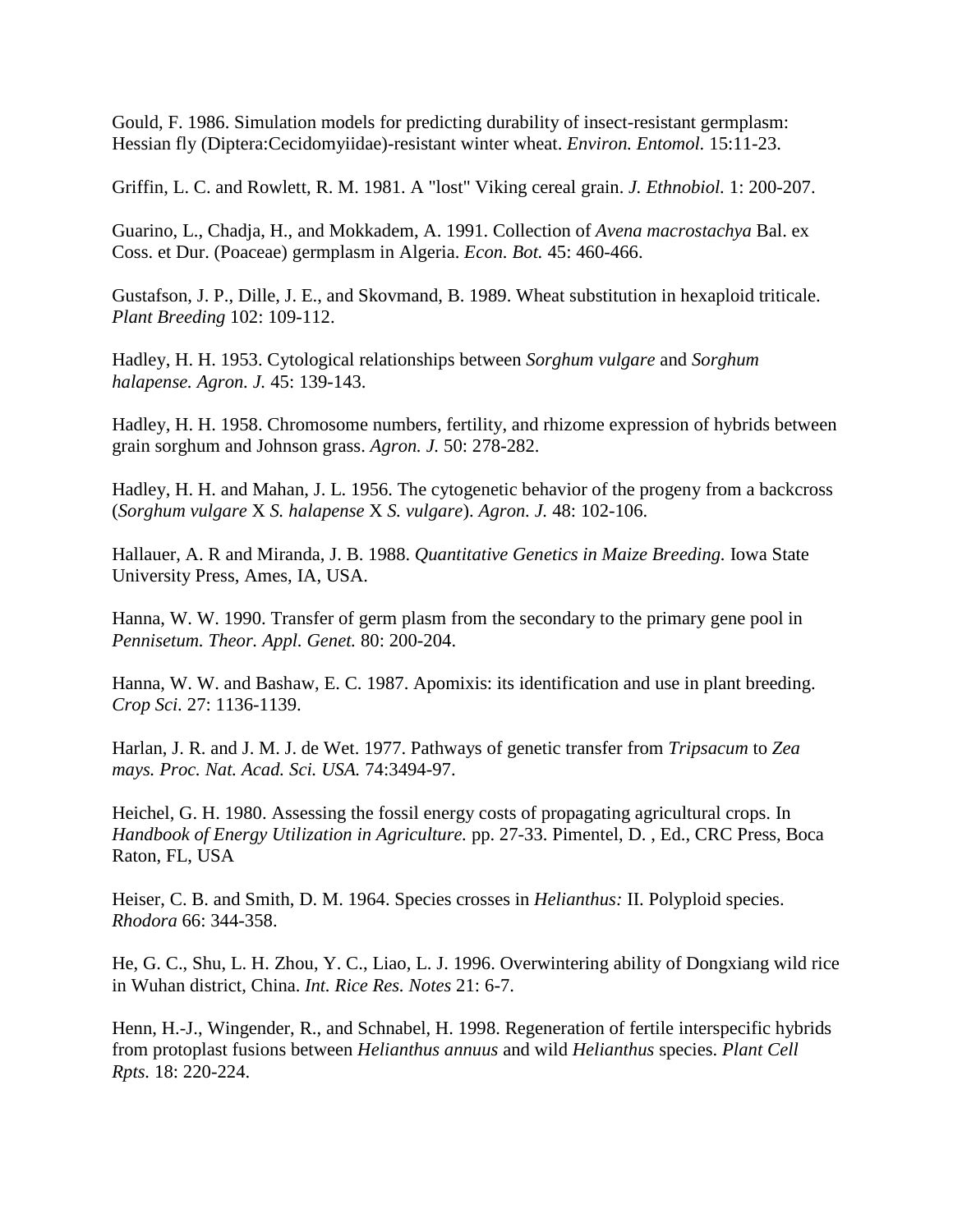Hillel, D. 1991. *Out of the Earth: Civilization and the Life of the Soil.* Univ. California Press, Berkeley, CA, USA.

Hodosne-Kotvics, G., Krisztian, J., and Dornbach, L. 1999. Perennial rye: a novel variety released from a new interspecific hybrid rye. *Gyakorlati Agroforum* 10.5:63.

Horlein, A. J. and Valentine, J. 1995. Triticale (X *Triticosecale*). In: *Cereals and Pseudocereals.* pp. 213-221. Williams, J. T., Ed. Chapman and Hall, London.

Hymowitz, T., and R.J. Singh. 1987. Taxonomy and speciation. In *Soybeans: Improvement, Production and Uses,* 2nd ed. pp. 23-48. Wilcox, J. R., Ed., Crop Sci. Soc. Am., Madison, WI, USA.

Hymowitz, T., R.J. Singh, and K.P. Kollipara. 1998. The genomes of the *Glycine. Plant Breed. Rev.* 16:289-317.

Iltis, H. H. 2000. Homeotic sexual translocations and the origin of maize (*Zea mays,* Poaceae): a new look at an old problem. *Econ. Bot.* 54: 7-42.

Iltis, H. H., Doebley, J. F., Guzman M., R., and Pazy, B. 1979. *Zea diploperennis* (Gramineae): a new teosinte from Mexico. *Science* 203: 186-188.

Jackson, L. L. and Dewald, C. L. 1994. Predicting evolutionary consequences of greater reproductive effort in *Tripsacum dactyloides,* a perennial grass. *Ecology* 75: 627-641.

Jackson, W. and Jackson, L. L. 1999. Developing high seed yielding perennial polycultures as a mimic of mid-grass prairie. In: *Agriculture as a Mimic of Natural Systems.* pp. 1-37. Lefroy, E. C., Hobbs, R J., O'Connor, M. H., and Pate, J. S., Eds., Kluwer Academic Publishers, Dordrecht, Netherlands.

James, J. 1979. New maize X *Tripsacum* hybrids for maize improvement. *Euphytica* 28: 239- 247.

Jan, C. C. 1997. Cytology and interspecific hybridization. In: *Sunflower Technology and Production.* pp. 497-558. Schneiter, A. A., Ed., Agronomy Monograph 35, ASA-CSSA-SSSA, Madison, WI, USA.

Jauhar, P. P. 1991. *Cytogenetics and Breeding of Pearl Millet and Related Species.* Alan R. Liss Publishers, New York.

Jauhar, P. P. 1992. Synthesis and cytological characterization of trigeneric hybrids involving durum wheat, *Thinopyrum bessarabicum,* and *Lophopyrum elongatum. Theor. Appl. Genet.* 84: 511-519.

Jauhar, P. P. 1995. Meiosis and fertility of F1 hybrids between hexaploid bread wheat and decaploid tall wheatgrass (*Thinopyrum ponticum*). *Theor. Appl. Genet.* 90:865-871.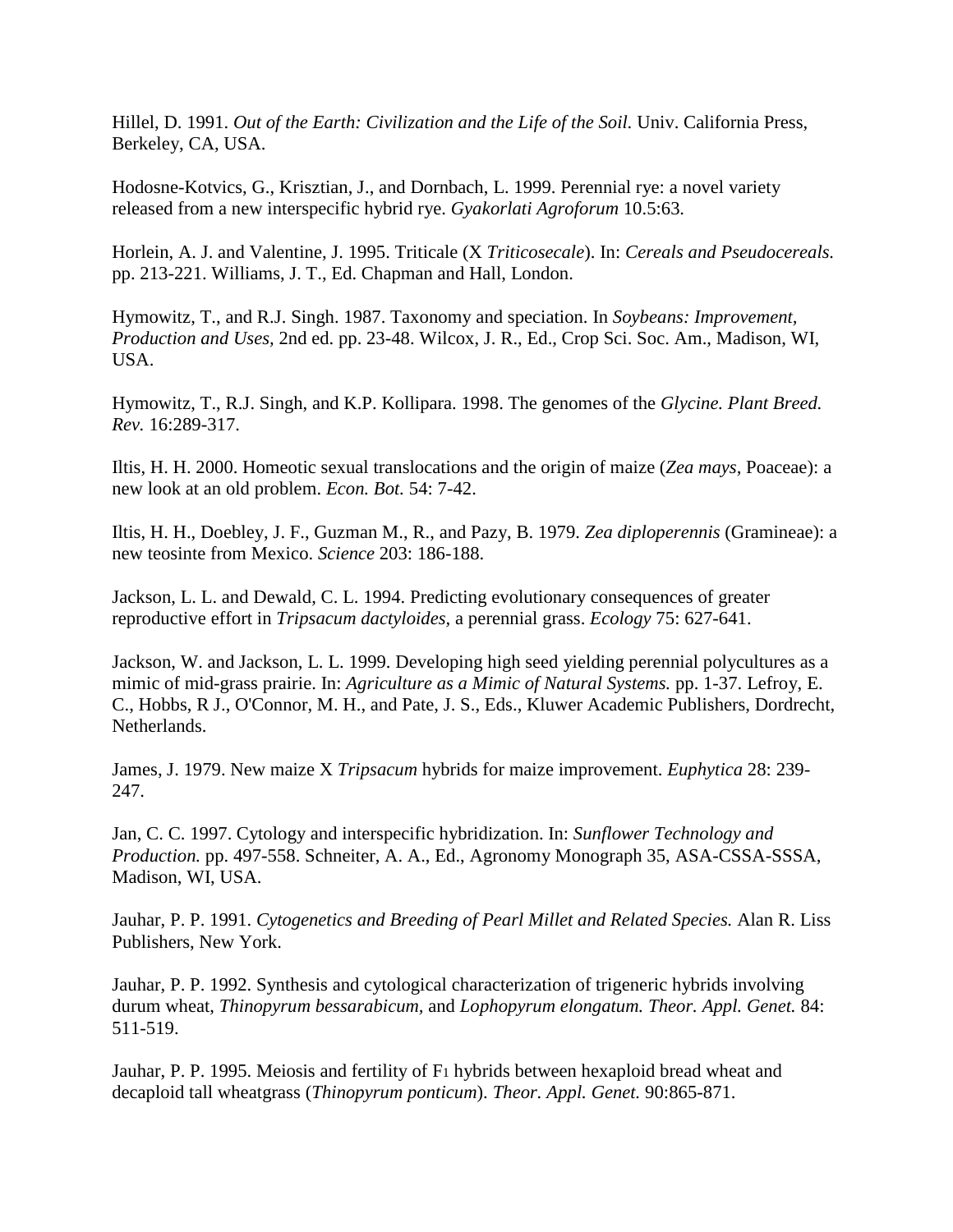Jiang J, Chen P, Friebe B, Raupp WJ, and Gill BS. 1993. Alloplasmic wheat-*Elymus ciliaris* chromosome addition lines. *Genome* 36(2): 327-333.

Jiang, J., Friebe, B., and Gill, B. S. 1994. Recent advances in alien gene transfer in wheat. 1994. *Euphytica* 73: 199-212.

Jones, T. A., Majerus, M. E., Scheetz, J. G., Holzworth, L. K., and Nielson, D. C. 1998. Registration of 'Rimrock' Indian ricegrass. *Crop Sci.* 38: 539-540.

Jones, T. A. and Nielson, D. C. 1991. High seed retention of Indian ricegrass PI 478833. *J. Range Manage*. 45: 72-74.

Jones, T. A., Zhang, X.-Y., and Wang, R. R.-C. 1999. Genome characterization of MT-2 perennial and OK-906 annual wheat X intermediate wheatgrass hybrids. *Crop Sci.* 39:1041- 1043.

Kindiger, B. and Beckett, J.B. 1992. Popcorn germplasm as a parental source for maize X *Tripsacum dactyloides* hybridization. *Maydica* 37: 245-249.

Kindiger, B. and Dewald, C. L. 1994. Genome accumulation in eastern gamagrass, *Tripsacum dactyloides* (Poaceae). *Genetica* 92: 197-201.

Kindiger, B., Sokolov, V., and Khatypova, I. V. 1996. Evaluation of apomictic reproduction in a set of 39-chromosome maize-*Tripsacum* backcross hybrids. *Crop Sci.* 36: 1108-1113.

Knowles, R. P. 1977. Recurrent mass selection for improved seed yields in intermediate wheatgrass. *Crop Sci.* 17: 51-54.

Kohm, J. R., Levya, N., Paredes, O., Sobral, B., and Morishima, H. 1997. Quantitative trait locus analysis of trait variation among annual and perennial ecotypes of *Oryza rufipogon. Int. Rice Res. Notes* 22: 4-5.

Koller, O. L. and Zeller, F. J. 1976. The homologous relationships of rye chromosomes 4R and 7R with wheat chromosomes. *Genet. Res.* (Camb.) 28: 177-188.

Kulakow, P. A., Benson, L. L., and Vail, J. G. 1990. Prospects for domesticating Illinois bundleflower. In *Advances in New Crops.* pp. 168-171. Janick, J. and Simon, J. E., Eds., Timber Press, Portland, OR, USA

Krasnyanski, S. and Menczel, L. 1995. Production of fertile somatic hybrid plants of sunflower and *Helianthus giganteus* L. by protoplast fusion. *Plant Cell Rpts.* 14: 232-235.

Krauter, R., Steinmetz, A., and Friedt, W. 1991. Efficient interspecific hybridization in the genus *Helianthus* via "embryo rescue" and characterization of the hybrids. *Theor. Appl. Genet.* 82: 521- 525.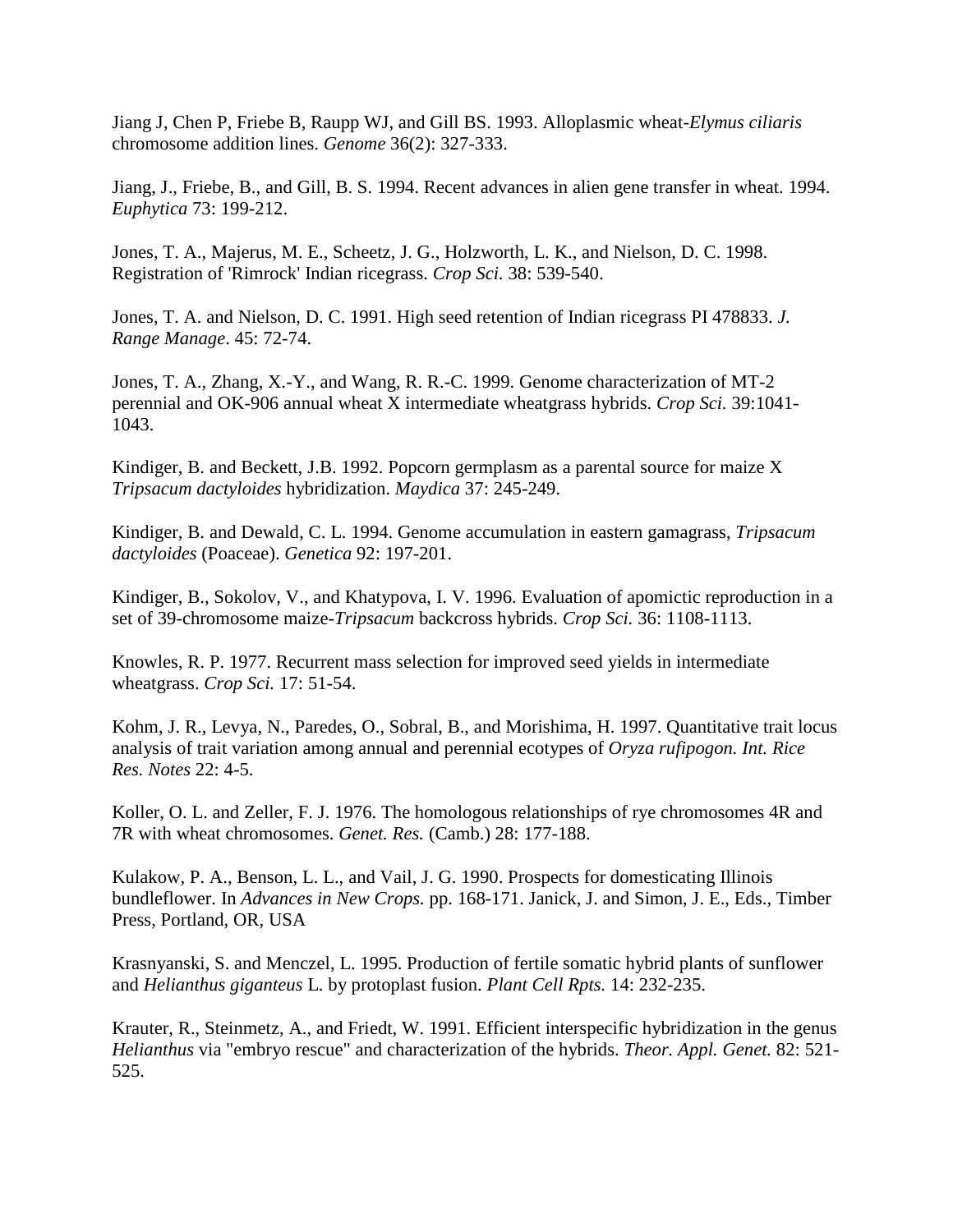Kulakow, P. A. 1999. Variation in Illinois bundleflower (*Desmanthus illinoensis* (Michaux) MacMillan): a potential perennial grain legume. *Euphytica* 110: 7-20.

Ladizinsky, G. 1985. Founder effect in crop-plant evolution. *Econ. Bot.* 39: 191-199.

Ladizinsky, G. 1995. Domestication via hybridization of the wild tetraploid oats *Avena magna* and *A. murphyi. Theor. Appl. Genet.* 91: 639-646.

Lapchenko, G. D. 1960. Three-genus hybrids in the grass family. . In: *Wide Hybridization in Plants.* pp. 157-162. Tsitsin, N. V., Ed., Israel Program for Scientific Translations, Jerusalem.

Latting, J. 1961. The biology of *Desmanthus illinoensis. Ecology* 42: 487-493.

Leggett, J. M. 1985. Interspecific hybrids involving the perennial oat species *Avena macrostachya. Can. J. Genet. Cytol.* 27:29-32.

Li, Q. 1998. Perennial rice cultivars. I. The perennial growth habit in Chengdu. *Southwest China J. Agric. Sci.* 11: 5-11.

Li, Q. 2000. Perennial rice cultivars. II. Nonshattering selections with strong rhizoma. *Southwest China J. Agric. Sci.* 11: 5-11.

Libby, W. J. 1992. Use of genetic variation for breeding forest trees. In *Plant Breeding in the 1990s.* pp. 101-117. Stalker, H. T., and Murphy, J. P., Eds., CAB International, Wallingford, UK.

Liu, C. J., Atkinson, M. D., Chinoy, C. N., Devos, K. M., and Gale, M. D. 1992. Nonhomologous translocations between group 4,5 and 7 chromosomes within wheat and rye. *Theor. Appl. Genet.* 83: 305-312.

Loffler, C. M., Busch, R. H., and Wiersma, J. V. 1983. Recurrent selection for grain protein percentage in hard red spring wheat. *Crop Sci.* 23: 1097-1101.

Lowdermilk, W. C. 1953. Conquest of the land through seven thousand years. *Agric. Inf. Bull.* 99: 1-30.

Lu, B. R. and von Bothmer, R. 1991. Production and cytogenetic analysis of the intergeneric hybrids between nine *Elymus* species and common wheat. *Euphytica* 58: 81-95.

Luo, Y. W., Yen, X. C., Zhang, G. Y., and Liang, G. H. 1992. Agronomic traits and chromosome behavior of autotetraploid sorghums. *Plant Breeding* 109: 46-53.

Maekawa, M., Inukai, T., Rikiishi, K., Matsuura, T., Noda, K. 1998. Inheritance of the rhizomatous trait in hybrids of *Oryza longistaminata* Chev. et Roehr. and *O. sativa* L. *SABRAO J.* 30: 69-72.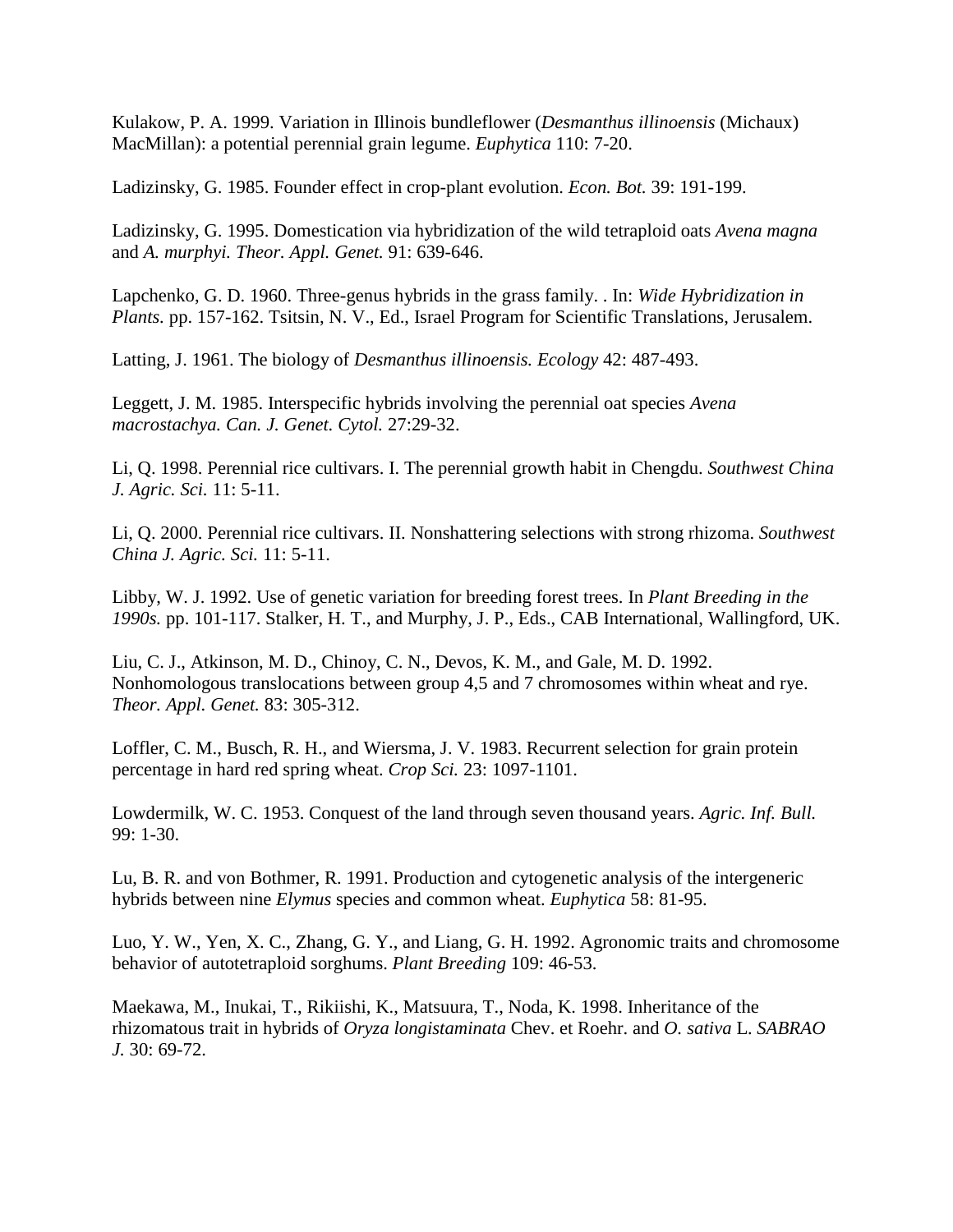Majumder, N. D., Ram, T., and Sharma, A. C. 1997. Cytological and morphological variation in hybrid swarms and introgressed populations of interspecific hybrids (*Oryza rufipogon* Griff. X *Oryza sativa* L.) and its impact on evolution of intermediate types. *Euphytica* 94: 295-302.

Mangelsdorf, P. C. and Reeves, R. G. 1931. Hybridization of maize, *Tripsacum,* and *Euchlaena. J. Hered.* 22:329-343.

Mathre, D. E., Johnston, R. H., and J. M. Martin. 1985. Sources of resistance to *Cephalosporum gramineum* in *Triticum* and *Agropyron* species. *Euphytica* 34: 419-424.

Melz, G., Schlegel, R., and Thiele, V. 1992. Genetic linkage map of rye (*Secale cereale* L.). *Theor. Appl. Genet.* 85:33-45.

Monoghan, N. 1979. The biology of Johnson grass (*Sorghum halapense*). *Weed Res.* 19: 261- 267.

Morris KLD, Raupp WJ, and Gill BS. 1990. Isolation of **Ht** genome chromosome additions from polyploid *Elymus trachycaulus* (**StStHtHt**) into common wheat (Triticum aestivum). *Genome* 33:16-22.

Mujeeb-Kazi, A. and Rodriguez, R. 1981. An intergeneric hybrid of *Triticum aestivum* L. X *Elymus giganteus. J. Hered.* 72:253-256.

Mummey, D.L., J.L. Smith, and G. Bluhm. 1998. Assessment of alternative soil management practices on N2O emissions from US agriculture. *Agric., Ecosystem Env.* 70:79-87.

Newaj, R., Roy, R. D., Bisaria, A. K., and Singh, B. Production potential and economics of perennial pigeonpea based on alley cropping systems. *Range Management Agroforestry* 17: 69- 74.

Newell, C. A. and deWet, J. M. J. 1974. Morphological and cytological variability in *Tripsacum dactyloides* (Gramineae). *Am. J. Bot.* 61: 652-664.

Newell, C.A., and T. Hymowitz. 1982. Successful wide hybridization between the soybean and a wild perennial relative, *G. tomentella* Hayata. *Crop Sci.* 22:1062-1065.

Nimbole, N. N. 1997. Maximum yield and survival of perennial pigeonpea (*Cajanus cajan*) by improving planting site, watering, and chemicals. *Indian J. Agric. Sci.* 67: 507-509.

Nyahoza, F., Marshall, C., and Sagar, G. R. 1973. The interrelationship between tillers and rhizomes of *Poa pretensis* L.  $\Box$  autoradiographic study. *Weed Res.* 13: 304-309.

Oram, R. N. 1996. *Secale montanum:* a wider role in Australasia? *N. Zealand J. Agric. Res.* 39: 629-633.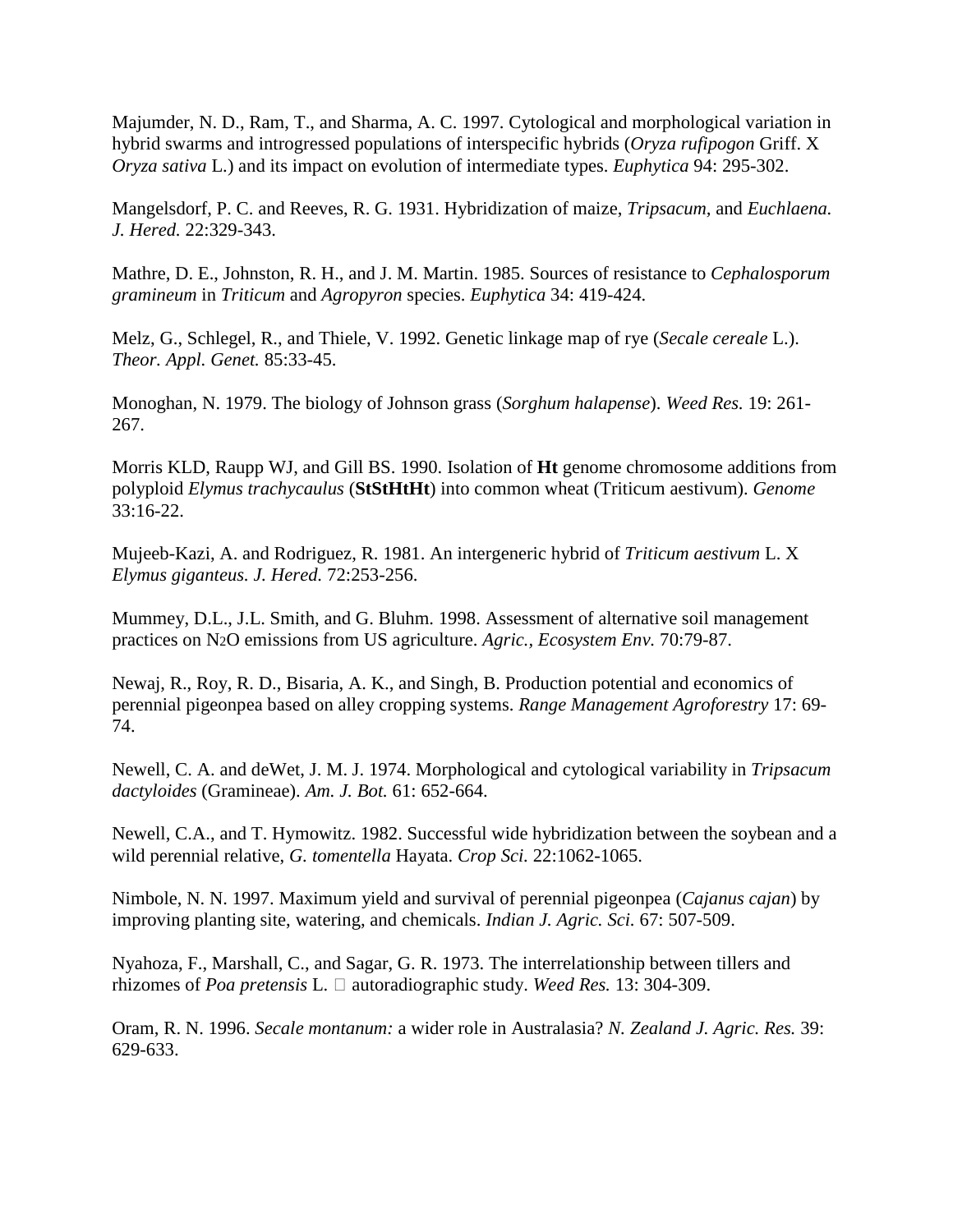Paterson, A. H., Schertz, K. F., Lin, Y.-R., Liu, S.-C., and Chang, Y.-L. 1995. The weediness of wild plants: molecular analysis of genes influencing dispersal and persistence of johnsongrass, *Sorghum halapense* (L.) Pers. *Proc. Natl. Acad. Sci.* 92: 6127-6131.

Petrova, K. A. 1960. Hybridization between wheat and *Elymus.* In: *Wide Hybridization in Plants.* pp.226-237. Tsitsin, N. V., Ed., Israel Program for Scientific Translations, Jerusalem.

Pimentel, D., Harvey, C., Resosudarmo, P., Sinclair, K., Kurz, D., McNair, M., Crist, S., Shpritz, L., Fitton, L., Saffouri, R., and Blair, R. 1995. Environmental and economic costs of soil erosion and conservation benefits. *Science* 267: 1117-1123.

Piper, J K. 1992. Size structure and seed yield over 4 years in an experimental *Cassia marilandica* (Leguminosae) population. *Can J. Bot.* 70: 1324-1330.

Piper, J K. 1993. A grain agriculture fashioned in nature's image: the work of The Land Institute. *Great Plains Res.* 3: 249-272.

Piper, J. K. 1999. Natural Systems Agriculture. In: *Biodiversity in Agroecosystems.* pp. 167-195. Collins, W. W. and C. O. Qualset, Eds., CRC Press, Boca Raton, FL, USA.

Piper, J. K. and Kulakow, P. A. 1994. Seed yield and biomass allocation in *Sorghum bicolor* and F1 and backcross generations of *S. bicolor* X *S. halapense* hybrids. *Can. J. Bot.* 72: 468-474.

Plourde, A., Comeau, A., Fedak, G., and St.-Pierre, C.-A. 1989a. Intergeneric hybrids of *Triticum aestivum* X *Leymus multicaulis. Genome* 32: 282-287.

Plourde, A., Comeau, A., Fedak, G., and St.-Pierre, C.-A. 1989b. Production and cytogenetics of hybrids of *Triticum aestivum* X *Leymus innovatus. Theor. Appl. Genet.* 78:436-444.

Reimann-Philipp, R. 1986. Perennial rye as a crop alternative. *J. Agron. Crop Sci.* 157:281-285.

Reimann-Philipp, R. 1995. Breeding perennial rye. *Plant Breeding Reviews* 13: 265-292.

Reimann-Philipp, R. and Rohde, H. 1968. Die cytologische Identifizierung der genetische unterschiedlichen Gruppen von Artbastarden in den spateren Generationen der Kreuzung *S. cereale* X *S. montanum* in ihrer Bedeutung fur die Zuchtung eines perennierenden Kulturoggens. *Z. Pflanzenzuchtg.* 60:212-218.

Sacks, E. J., McNally, K. M., Liu, L., and Santa Cruz, T. 2001. Genetic variation for perenniality in *O. sativa / O. rufipogon* progeny. In *Rice genetics IV. Proceedings of the Fourth International Rice Genetics Symposium.* International Rice Research Institute, Los Baños, Philippines (in press).

Salon, P. R. and Earle, E. D. 1998. Chromosome doubling and mode of reproduction of induced tetraploids of eastern gamagrass (*Tripsacum dactyloides* L.). *Plant Cell Reports* 17: 881-885.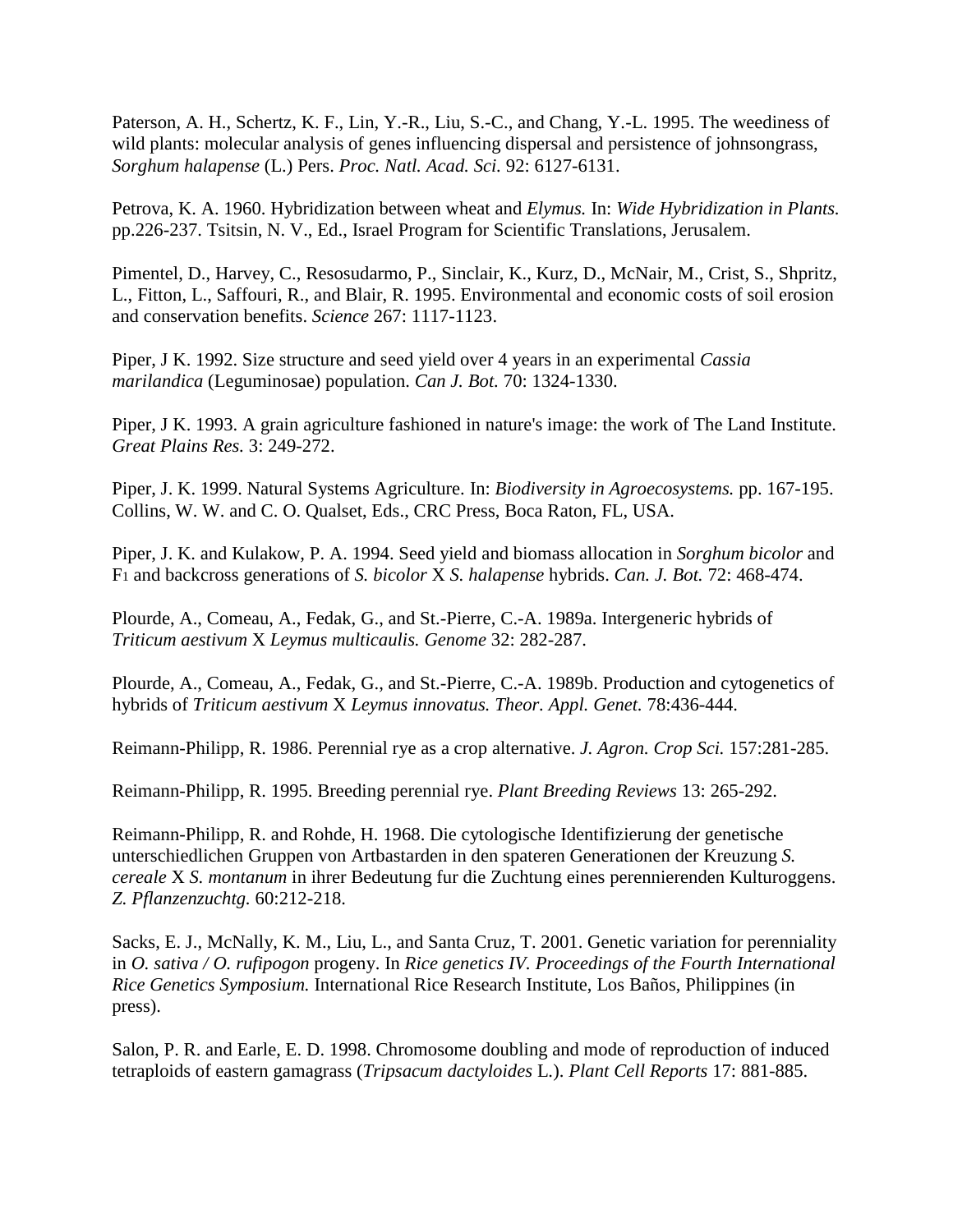Salsac, L., Drevon, J.-J., Zengbe, M., Clyet-Marel, J.-C., and Obaton, M. 1984. Energy requirement of nitrogen fixation. *Physiologie Vegetale* 22: 509-521.

Sanguden, N. and Hanna, W.W. 1984. Chromosome and fertility studies on reciprocal crosses between two species of autotetraploid sorghum, *Sorghum bicolor* (L.) and *Sorghum halapense* (L.) *Pers. J. Hered.* 75: 293-296.

Scheinost, P., Lammer, D., Cai, X., Murray, T. D., and S. S. Jones. 2001. Perennial wheat: a sustainable cropping system for the Pacific Northwest. *J. Alternative Agric.* (in press)

Schlegel, R., Boerner, A., Thiele, V., and Melz, G. 1991. The effect of the *Ph1* gene in diploid rye, *Secale cereale* L. *Genome* 34: 913-917.

Schmit,V., Piggin, C., and Courtois, B. A.D. 1996. Improving sustainability in the uplands through the development of a perennial upland rice. *IRRI Discussion Paper Series* 16: 265-273.

Schulz-Schaeffer, J. and Haller, S. E. 1987. Registration of Montana-2 perennial X*Agrotriticum intermediodurum* Khizhnyak. *Crop Sci.* 27:822-823.

Seifers, D. L., Handley, M. K., and Bowden, R. L. 1993. Sugarcane mosaic virus strain maize dwarf mosaic virus B as a pathogen of eastern gamagrass. *Plant Dis.* 77: 335-339.

Seiler, G. J. 1992. Utilization of wild sunflower species for the improvement of cultivated sunflower. *Field Crops Res.* 30: 195-230.

Seiler, G. J. and Riesenberg, L. H. 1997. Systematics, origin, and germplasm resources of the wild and domesticated sunflower. . In: *Sunflower Technology and Production.* pp. 21-65. Schneiter, A. A., Ed., Agronomy Monograph 35, ASA-CSSA-SSSA, Madison, WI, USA.

Seiler, G. J. 1991. Registration of six interspecific sunflower germplasm lines derived from wild perennial species. *Crop Sci.* 31:1097-1098.

Seiler, G. J. 1993. Registration of six interspecific germplasm lines derived from wild perennial sunflower. *Crop Sci.* 33: 1110-1111.

Sharma, H.C. 1995. How wide can a wide cross be? *Euphytica* 82: 43-64.

Sharma, H. C. and Gill, B. S. 1983. Current status of wide hybridization in wheat. *Euphytica* 32: 17-31.

Shaver, D. L. 1964. Perennialism in *Zea. Genetics* 50: 393-406.

Shaver, D. L. 1967. Perennial maize. *J. Hered.* 58: 271-273.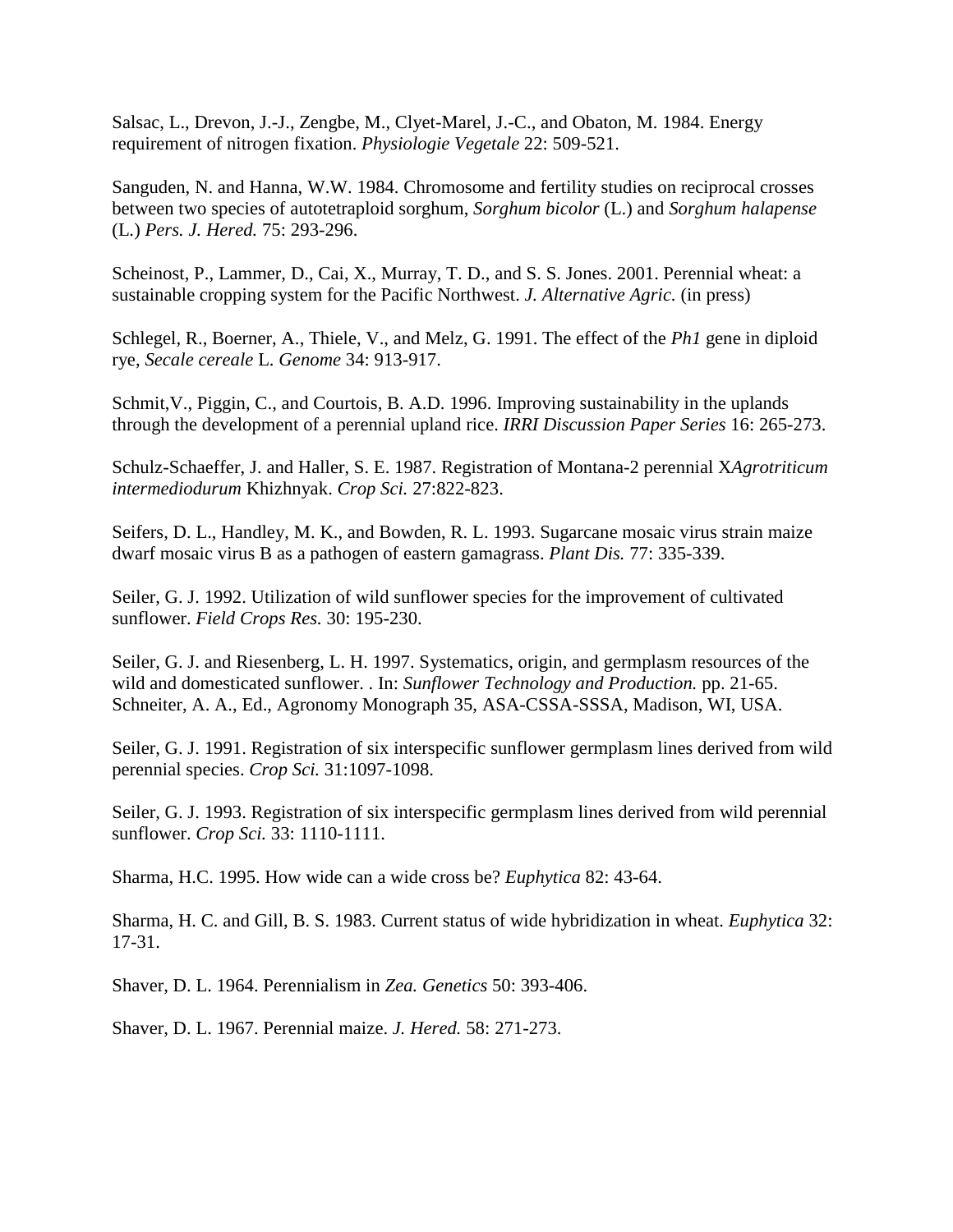Shoemaker, R.C., M.S. Heath, H. Skorupksa, X. Delannay, M. Edge, and C.A. Newell. 1990. Fertile progeny of a hybridization between soybean [*Glycine max* (L.) Merr.] and *G. tomentella* Hayata. *Theor. Appl. Genet.* 80:17-23.

Singh, R.J., and T. Hymowitz. 1999. Soybean genetic resources and crop improvement. *Genome* 42:605-616.

Singh, R.J., K.P. Kollipara, and T. Hymowitz. 1993. Backcross (BC2-BC4)-derived fertile plants from *Glycine max* and *G. tomentella* intersubgeneric hybrids. *Crop Sci.* 33:1002-1007.

Singh, R.J., K.P. Kollipara, and T. Hymowitz. 1998. Monosomic alien addition lines derived from *Glycine max* (L.) Merr. and *G. tomentella* Hayata: Production, characterization, and breeding behavior. *Crop Sci.* 38:1438-1489.

Skovmand, B., Fox, P. N., and Villareal, R. L. 1984. Triticale in commercial agriculture: progress and promise. *Adv. Agron.* 37: 1-45.

Slafer, G. A. and Savin, R. 1994. Source-sink relationships and grain mass at different positions within the spike in wheat. *Field Crops Res.* 37: 39-49.

Sleper, D. A. 1987. Forage grasses. In *Principles of Cultivar Development, Volume 2: Crop Species.* pp. 161-208. Fehr, W. R., Ed., Macmillan Publishing Co., New York.

Srinivasan, G. and Brewbaker, J. L. 1999. Genetic analysis of hybrids between maize and perennial teosinte. I. Morphological traits. *Maydica* 44: 353-369.

Stalker, H. T., Harlan, J. R., and deWet, J. M. J. 1977a. Cytology and Morphology of maize-*Tripsacum* introgression. *Crop Sci.* 17: 745-748.

Stalker, H. T., Harlan, J. R., and deWet, J. M. J. 1977b. Observations on introgression of *Tripsacum* into maize. *Am. J. Bot.* 64: 1162-1169.

Stutz, H. C. 1957. A cytogenetic analysis of the hybrid *Secale cereale* L. X *S. montanum* Guss. and its progeny. *Genetics* 42: 199-221.

Sukno, S. Ruso, J., Jan, C. C., Melero-Vara, J. M., and Fernandez-Martinez, J. M. 1999. Interspecific hybridization between sunflower and wild perennial *Helianthus* species via embryo rescue. *Euphytica* 106: 69-78.

Suneson, C. A. and Pope, W. K. 1946. Progress with *Triticum* X *Agropyron* crosses in California. *J. Am. Soc. Agron.* 38: 956-963.

Suneson, C. A., El Sharkawy, A., and Hall, W. E. 1963 Progress in 25 years of perennial wheat development. *Crop Sci.* 3: 437438.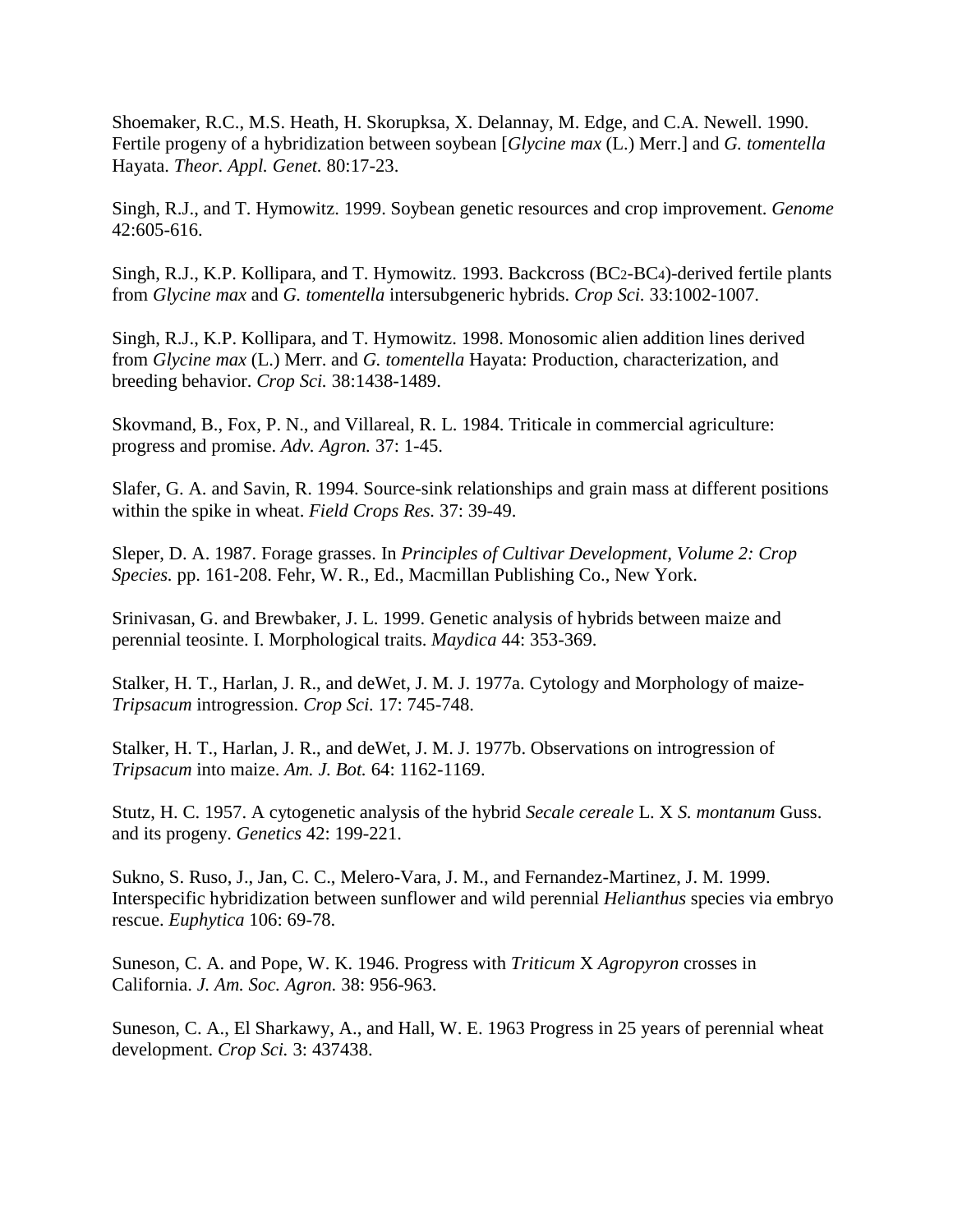Talbert, L. E., Doebley, J. F., Larson, S., and Chandler, V. L. 1990. Tripsacum andersonii is a natural hybrid involving *Zea* and *Tripsacum:* molecular evidence. *Am. J. Bot.* 77: 722-726.

Tao, D., Hu, F., Yang, Y., Xu, P., Li, J., Sacks, E., McNally, K. L., and Sripichitt, P. 2001. Rhizomatous individual was obtained from interspecific BC1F1 progenies between *Oryza sativa* and *Oryza longistaminata.* In *Rice genetics IV. Proceedings of the Fourth International Rice Genetics Symposium.* International Rice Research Institute, Los Baños, Philippines. (in press).

Taylor, N. L. 1987. Forage Legumes. In *Principles of Cultivar Development, Volume 2: Crop Species.* pp. 209-248. Fehr, W. R., Ed., Macmillan Publishing Co., New York.

Tsitsin, N. V. Remote hybridisation as a method of creating new species and varieties of plants. *Euphytica* 14: 326-330.

van der Maesen, L. J. G. 1972. *Cicer L., A Monograph of the Genus, with Special Reference to the Chickpea (*Cicer arietinum *L.), Its Ecology and Cultivation.* Mededelingen Landbouwhogeschool, Wageningen, Netherlands.

Voigt, P. W. and Sharp, W. C.. 1995. Grasses of the plains and southwest. In: *Forages.* pp. 395- 408. Barnes, R. F., Miller, D. A., and Nelson, C. J., Eds., Iowa State Univ. Press, Ames, IA, USA.

Wagoner, P. 1990a. Perennial grain development: past efforts and potential for the future. *Critical Rev. Plant Sci.* 9: 381-408.

Wagoner, P. 1990b. Perennial grain: new use for intermediate wheatgrass. *J. Soil Water Conserv.* 45: 81-82.

Wagoner, P. 1995. Intermediate wheatgrass (*Thinopyrum intermedium*): development of a perennial grain crop. In: *Cereals and Pseudocereals.* pp. 248-259. Williams, J. T., Ed. Chapman and Hall, London.

Wagoner, P., Janke, R., and Longnecker, L. R. 1993. *Energy Analysis of Six Cropping System Scenarios.* Rodale Institute Research Center, Emmaus, PA, USA.

Wagoner, P., van der Grinten, M., and Drinkwater, L. E. 1996. Breeding intermediate wheatgrass (*Thinopyrum intermedium*) for use as a perennial grain. *Agron Abstr.* 1996: 93.

Warwick, S. I., Phillips, D., and Andrews, C. 1986. Rhizome depth: the critical factor in winter survival of *Sorghum halapense* (L.) Pers. (Johnson grass). *Weed Res.* 26: 381-387.

Watt, D. 1989. Economic feasibility of a perennial grain: intermediate wheatgrass. In: *Grass or Grain?: Intermediate Wheatgrass in a Perennial Cropping System for the Northern Plains.* pp. 11-13. Wagoner, P., Gardner, J. C., Schatz, B. G., Sobolik, F., and Watt, D., Eds. North Dakota Expt. Sta. Rsch. Rpt. No. 108, North Dakota State Univ. Press, Fargo, ND and Rodale Institute Research Center, Kutztown, PA.